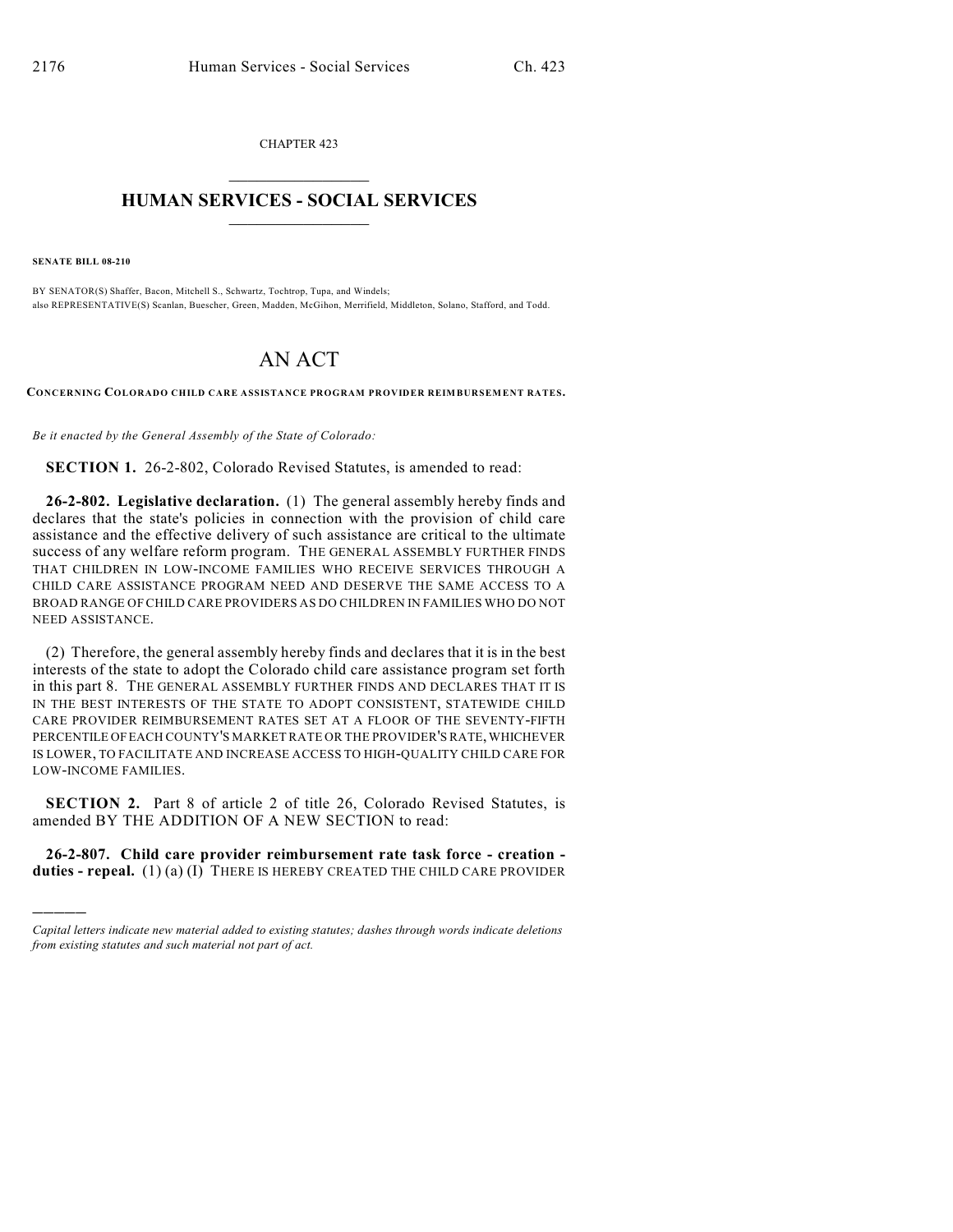REIMBURSEMENT RATE TASK FORCE, REFERRED TO IN THIS SECTION AS THE "TASK FORCE", TO STUDY THE MOST EFFICIENT AND COST-EFFECTIVE WAY FOR THE STATE TO ADOPT CONSISTENT, STATEWIDE CHILD CARE PROVIDER REIMBURSEMENT RATES SET AT A FLOOR OF THE SEVENTY-FIFTH PERCENTILE OF EACH COUNTY'S MARKET RATE OR THE PROVIDER'S RATE, WHICHEVER IS LESS, WHICH WILL FACILITATE AND INCREASE ACCESS TO HIGH-QUALITY CHILD CARE FOR LOW-INCOME FAMILIES.

(II) ON OR BEFORE JULY 1, 2008, THE SPEAKER OF THE HOUSE OF REPRESENTATIVES AND THE PRESIDENT OF THE SENATE SHALL JOINTLY APPOINT THIRTEEN MEMBERS TO THE TASK FORCE AS FOLLOWS:

(A) TWO MEMBERS OF THE HOUSE OF REPRESENTATIVES, ONE OF WHOM REPRESENTS THE MINORITY PARTY;

(B) TWO MEMBERS OF THE SENATE, ONE OF WHOM REPRESENTS THE MINORITY PARTY;

(C) THE DIRECTOR OF THE DIVISION OF CHILD CARE IN THE STATE DEPARTMENT, OR HIS OR HER DESIGNEE;

(D) THREE MEMBERS WHO REPRESENT EARLY CHILDHOOD COUNCILS;

(E) ONE MEMBER WHO REPRESENTS A CHILDREN'S ADVOCACY GROUP;

(F) TWO MEMBERS WHO ARE COUNTY COMMISSIONERS; AND

(G) TWO MEMBERS WHO ARE DIRECTORS OF COUNTY DEPARTMENTS OF SOCIAL SERVICES.

(III) THE SPEAKER OF THE HOUSE OF REPRESENTATIVES AND THE PRESIDENT OF THE SENATE SHALL JOINTLY DESIGNATE ONE MEMBER OF THE TASK FORCE TO SERVE AS CHAIR OF THE TASK FORCE.

(IV) IN APPOINTING THE MEMBERSHIP, EVERY EFFORT SHALL BE MADE TO CREATE A TASK FORCE THAT REPRESENTS THE RACIAL, ETHNIC, GEOGRAPHIC, SOCIOECONOMIC, CULTURAL, RELIGIOUS, PHYSICAL, AND EDUCATIONAL DIVERSITY OF THE STATE.

(b) THE MEMBERS OF THE TASK FORCE SHALL SERVE WITHOUT COMPENSATION AND WITHOUT REIMBURSEMENT FOR EXPENSES INCURRED IN THE PERFORMANCE OF THEIR DUTIES.

(c) THE TASK FORCE SHALL HOLD ITS FIRST MEETING ON OR BEFORE AUGUST 1, 2008, AS CONVENED BY THE CHAIR.

(2) IN CARRYING OUT ITS DUTIES AND FUNCTIONS UNDER THIS SECTION, THE TASK FORCE MAY CONSIDER, BUT NEED NOT BE LIMITED TO, DETERMINING THE MOST EFFICIENT AND COST-EFFECTIVE WAY FOR THE STATE TO ADOPT CONSISTENT, STATEWIDE CHILD CARE PROVIDER REIMBURSEMENT RATES SET AT A FLOOR OF THE SEVENTY-FIFTH PERCENTILE OF EACH COUNTY'S MARKET RATE OR THE PROVIDER'S RATE, WHICHEVER IS LESS, WHICH WILL FACILITATE AND INCREASE ACCESS TO